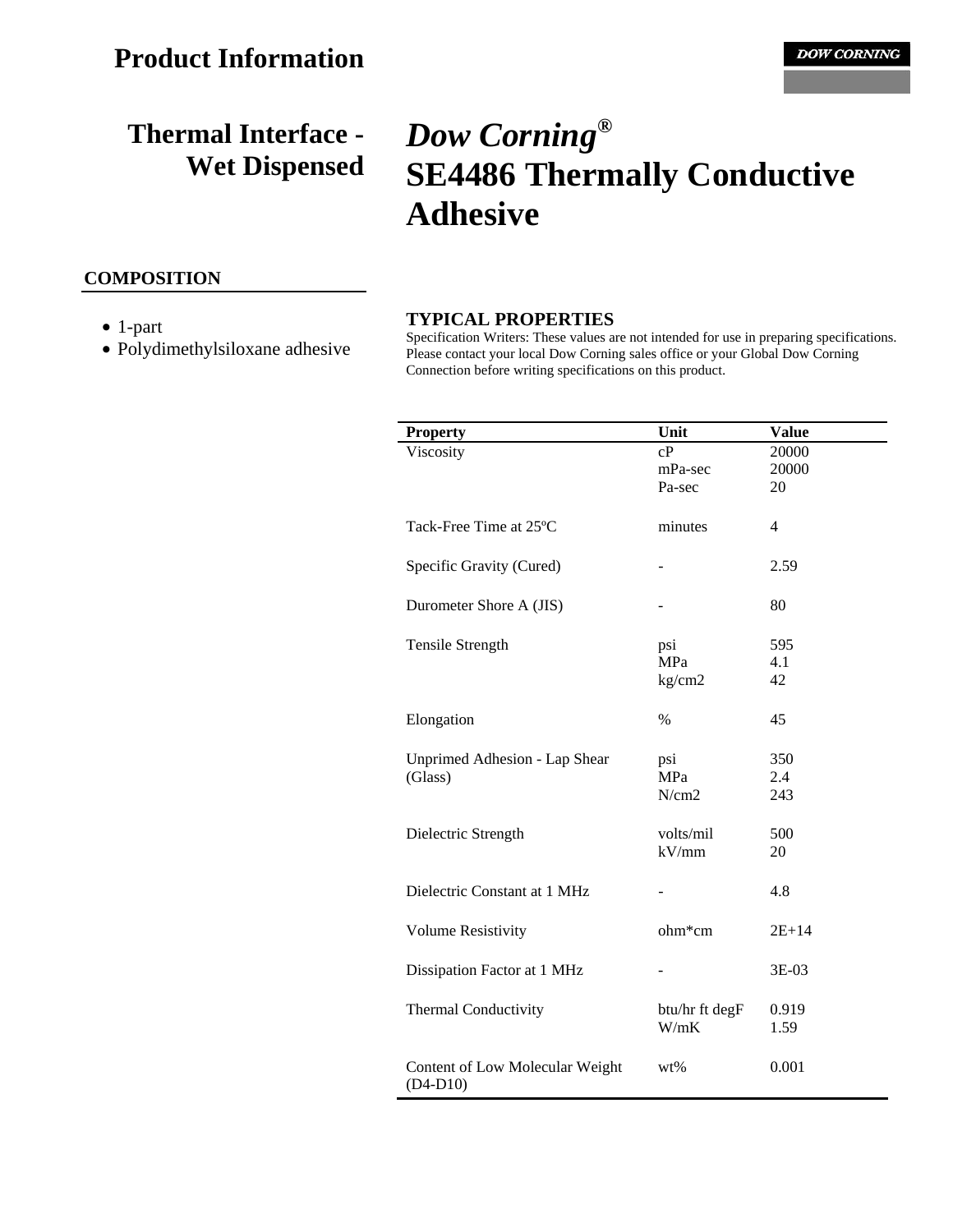#### **DESCRIPTION**

One-part RTV-cure thermally conductive materials cure with moisture exposure to produce durable, relatively low-stress elastomer with a noncorrosive byproduct. Long-term, reliable protection of sensitive circuits and components is important in many of today's delicate and demanding electronic applications. With the increase in processing power and the trend toward smaller, more compact electronic modules, the need for thermal management is growing. Thermally conductive silicones function as heat transfer media, durable dielectric insulation, barriers against environmental contaminants and as stress-relieving shock and vibration absorbers over a wide temperature and humidity range. In addition to sustaining their physical and electrical properties over a broad range of operating conditions, silicones are resistant to ozone and ultraviolet degradation and have good chemical stability. Good heat transfer is dependent on a good interface between the heat producing device and the heat transfer media. Silicones have a low surface tension that enables them to wet most surfaces, which can lower the thermal contact resistance between the substrate and the material.

## **SUBSTRATE TESTING**

To ensure maximum bond strength for adhesives on a particular substrate, 100 percent cohesive failure of the adhesive in a lap shear or similar adhesive strength test is needed. This ensures compatibility of the adhesive with the substrate being considered. Also, this test can be used to determine minimum cure time or to detect the presence of surface contaminants such as mold release agents, oils, greases and oxide films.

## **PROCESSING/CURING**

The one-part moisture-cure adhesives are generally cured at room temperature and in a range of 0 to 80 percent relative humidity. Greater than 90 percent of their full physical

properties should be attained within 4 to 7 hours depending on the product chosen. These materials are not typically used for highly confined or deep section cures. Materials will generally cure about 0. 5 inch (6.35 mm) per 7 days.

#### **ADHESION**

Dow Corning silicone adhesives are specially formulated to provide unprimed adhesion to many reactive metals, ceramics and glass, as well as to selected laminates, resins and plastics. However, good adhesion cannot be expected on non-reactive metal substrates or non-reactive plastic surfaces such as Teflon®, polyethylene or polypropylene. Special surface treatments such as chemical etching or plasma treatment can sometimes provide a reactive surface and promote adhesion to these types of substrates. Dow Corning® brand primers can be used to increase the chemical activity on difficult substrates. For best results, the primer should be applied in a very thin, uniform coating and then wiped off after application. After application, primers should be thoroughly air dried prior to application of the silicone elastomer. Alternatively, use a low-viscosity primerless adhesive to pot your components. Poor adhesion can be experienced on plastic or rubber substrates that are highly plasticized, since the mobile plasticizers act as release agents. Small-scale laboratory evaluation of all substrates is recommended before production trials are made. In general, increasing the cure temperature and/or cure time will improve the ultimate adhesion.

# **USEFUL TEMPERATURE RANGES**

For most uses, silicone adhesives should be operational over a temperature range of -45 to 200ºC (- 49 to 392 ºF) for long periods of time. However, at both the low and high temperature ends of the spectrum, behavior of the materials and performance in particular applications can become more complex and

require additional considerations. For low-temperature performance, thermal cycling to conditions such as -55ºC (-67ºF) may be possible for most products, but performance should be verified for your parts or assemblies. Factors that may influence performance are configuration and stress sensitivity of components, cooling rates and hold times, and prior temperature history. At the high-temperature end, the durability of the cured silicones is time and temperature dependent. As expected, the higher the temperature, the shorter the time the material will remain useable.

## **SOLVENT EXPOSURE**

Although highly filled silicones such as those discussed in this data sheet are generally more resistant to solvent or fuel exposure, standard silicones are intended only to survive splash or intermittent exposures. Testing should be done to confirm performance of the adhesives in the application and under the specified environmental conditions.

## **USABLE LIFE AND STORAGE**

Shelf life is indicated by the "Use By" date found on the product label. For best results, Dow Corning thermally conductive materials should be stored at or below the maximum specified storage temperature. Special precautions must be taken to prevent moisture from contacting these materials. Containers should be kept tightly closed and head or air space minimized. Partially filled containers should be purged with dry air or other gases, such as nitrogen. Any special storage and handling instructions will be printed on the product containers.

**HANDLING PRECAUTIONS PRODUCT SAFETY INFORMATION REQUIRED FOR SAFE USE IS NOT INCLUDED IN THIS DOCUMENT. BEFORE HANDLING, READ PRODUCT**